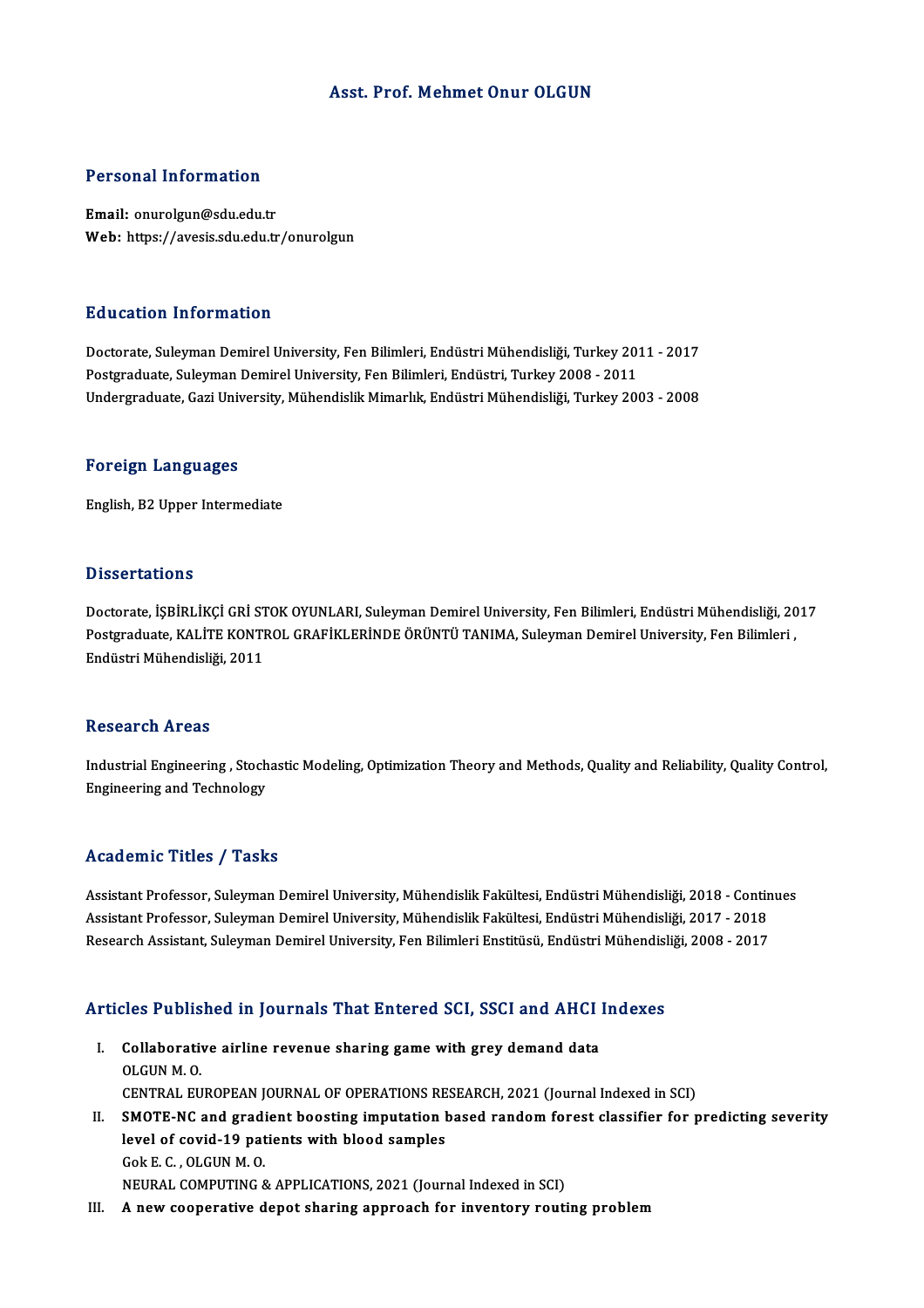OlgunM.O. ,Aydemir E. ANNALS OF OPERATIONS RESEARCH, 2021 (Journal Indexed in SCI) Olgun M. O., Aydemir E.<br>ANNALS OF OPERATIONS RESEARCH, 2021 (Journal Indexed<br>IV. Transportation interval situations and related games

- ANNALS OF OPERATIONS RESEARCH, 2021 (Journa<br>Transportation interval situations and relate<br>PALANCI O., GOK S. Z. A., OLGUN M. O., Weber G. Transportation interval situations and related games<br>PALANCI O., GOK S. Z. A. , OLGUN M. O. , Weber G. -.<br>OR SPECTRUM, vol.38, no.1, pp.119-136, 2016 (Journal Indexed in SCI)<br>Coenerative groy games and an annlisation on es PALANCI 0., GOK S. Z. A., OLGUN M. O., Weber G. -.<br>OR SPECTRUM, vol.38, no.1, pp.119-136, 2016 (Journal Indexed in SCI)<br>V. Cooperative grey games and an application on economic order quantity model<br>OLGUN M. O., COK S. Z.A.
- OR SPECTRUM, vol.38, no.1, pp.119-136<br>Cooperative grey games and an app<br>OLGUN M. O., GOK S. Z. A., ÖZDEMİR G. Cooperative grey games and an application on economic order<br>OLGUN M.O., GOK S.Z.A., ÖZDEMİR G.<br>KYBERNETES, vol.45, no.5, pp.828-838, 2016 (Journal Indexed in SCI)<br>Forecasting of Turkey natural gas domand using a bubrid alg OLGUN M. O., GOK S. Z. A., ÖZDEMİR G.<br>KYBERNETES, vol.45, no.5, pp.828-838, 2016 (Journal Indexed in SCI)<br>VI. Forecasting of Turkey natural gas demand using a hybrid algorithm
- KYBERNETES, vol.45, no.5, pp.828-838, 2016 (Journ<br>Forecasting of Turkey natural gas demand usi<br>ÖZDEMİR G., AYDEMİR E., OLGUN M. O. , MULBAY Z.<br>ENERCY SOURCES RART R ECONOMICS BLANNING ENERGY SOURCES PART B-ECONOMICS PLANNING AND POLICY, vol.11, no.4, pp.295-302, 2016 (Journal Indexed<br>in SCI) ÖZDEM<br>ENERG<br>in SCI)<br>Georgi ENERGY SOURCES PART B-ECONOMICS PLANNING AND POLICY, vol.11, no.4<br>in SCI)<br>VII. Cooperative interval games: Mountain situations with interval data<br> $COKS 7 A PAM ANCI Q QICUN M Q$
- in SCI)<br>Cooperative interval games: Moun<br>GOK S. Z. A. , PALANCI O., OLGUN M. O.<br>JOUPMAL OF COMBUTATIONAL AND A Cooperative interval games: Mountain situations with interval data<br>GOK S. Z. A. , PALANCI O., OLGUN M. O.<br>JOURNAL OF COMPUTATIONAL AND APPLIED MATHEMATICS, vol.259, pp.622-632, 2014 (Journal Indexed in SCI)<br>Forecesting of GOK S. Z. A. , PALANCI O., OLGUN M. O.<br>JOURNAL OF COMPUTATIONAL AND APPLIED MATHEMATICS, vol.259, pp.622-632, 2014 (Journal Indexed in<br>VIII. Forecasting of Turkey's natural gas demand using artifical neural networks an
- **JOURNAL C<br>Forecastii<br>machines<br>OLCUN M** VIII. Forecasting of Turkey's natural gas demand using artifical neural networks and support vector machines<br>machines  $OLGUN M. O. . \ddot{OZDEM}$  R  $G. AYDEMR E.$

machines<br>OLGUN M. O. , ÖZDEMİR G., AYDEMİR E.<br>ENERGY EDUCATION SCIENCE AND TECHNOLOGY PART A-ENERGY SCIENCE AND RESEARCH, vol.30, no.1, pp.15-<br>20, 2012 (Journal Indoved in SCD. OLGUN M. O. , ÖZDEMİR G., AYDEM<br>ENERGY EDUCATION SCIENCE AN:<br>20, 2012 (Journal Indexed in SCI)<br>CONTROL CHAPT BATTERN BE 20, 2012 (Journal Indexed in SCI)

IX. CONTROL CHART PATTERN RECOGNITION USING STATISTICAL-FEATURE BASED BAYES CLASSIFIER OLGUN M.O., ÖZDEMIR G. CONTROL CHART PATTERN RECOGNITION USING STATISTICAL-FEATURE BASED BAYES CLASSIFIER<br>OLGUN M. O. , ÖZDEMİR G.<br>JOURNAL OF THE FACULTY OF ENGINEERING AND ARCHITECTURE OF GAZI UNIVERSITY, vol.27, no.2, pp.303-311,<br>2012 (Journal OLGUN M. O. , ÖZDEMİR G.<br>JOURNAL OF THE FACULTY OF<br>2012 (Journal Indexed in SCI)

# Articles Published in Other Journals

Tricles Published in Other Journals<br>I. ON THE GREY BAKER-THOMPSON RULE I. ON THE GREY BAKER-THOMPSON RULE<br>OLGUN M. O., PALANCI O., Gok S. Z. A. JOURNALOFDYNAMICSANDGAMES,vol.7,no.4,pp.303-315,2020 (Journal Indexed inESCI) OLGUN M. O. , PALANCI O., Gok S. Z. A.<br>JOURNAL OF DYNAMICS AND GAMES, vol.7, no.4, pp.303-315, 2020 (Journal Indexed in ESCI)<br>II. SHAİNİN DENEY TASARIMI İLE İPLİK MUKAVEMETLERİ ÜZERİNDE ÇIKTI DEĞİŞKENLİĞİNİN<br>AZALTILMAS

# JOURNAL OF DY<br>SH<mark>AİNİN DEN</mark>I<br>AZALTILMASI<br>OLCUN M. O. S. SHAININ DENEY TA<br>AZALTILMASI<br>OLGUN M. O. , Suat Ç.<br>Mühandialir Bilimlari

AZALTILMASI<br>OLGUN M. O. , Suat Ç.<br>Mühendislik Bilimleri ve Tasarım Dergisi, vol.7, no.3, pp.619-626, 2019 (Refereed Journals of Other Institutions)<br>Cooperative Crey Comes: Crey Solutions and Ontimization Alsorithm OLGUN M. O. , Suat Ç.<br>Mühendislik Bilimleri ve Tasarım Dergisi, vol.7, no.3, pp.619-626, 2019 (Refere<br>III. Cooperative Grey Games: Grey Solutions and Optimization Algorithm

Mühendislik Bilimleri ve Tasarım Dergisi, vol.7, no.3, pp.619-626, 2019 (Cooperative Grey Games: Grey Solutions and Optimization Algo<br>PALANCI O., OLGUN M. O. , Ergun S., ALPARSLAN GÖK S. Z. , WEBER G. -.<br>International Jour International Journal of Supply and Operations Management, vol.4, no.3, pp.202-215, 2017 (Refereed Journals of<br>Other Institutions) PALANCI O., OLGUN M. O., Ergun S., ALPARSLAN GÖK S. Z., WEBER G. -. International Journal of Supply and Operations Management, vol.4, no.3, pp.202-215, 2017 (Refereed Journal Other Institutions)<br>IV. GRİ STOK MODELİNİN İŞBİRLİKÇİ OYUN TEORİSİ İLE MALİYET DAĞITIMLARININ İNCELENMESİ<br>OLCUN M.Q

# Other Institutions)<br>GRİ STOK MODELİNİN İŞBİRLİKÇİ OYUN TEC<br>OLGUN M. O. , ÖZDEMİR G., ALPARSLAN GÖK S. Z.<br>Uludağ University Jaurnal of The Eaculty of Engin GRİ STOK MODELİNİN İŞBİRLİKÇİ OYUN TEORİSİ İLE MALİYET DAĞITIMLARININ İNCELENMESİ<br>OLGUN M. O. , ÖZDEMİR G., ALPARSLAN GÖK S. Z.<br>Uludağ University Journal of The Faculty of Engineering, vol.22, no.2, pp.23-34, 2017 (Referee OLGUN M. O.<br>Uludağ Unive<br>Institutions)<br>Coonanative Uludağ University Journal of The Faculty of Engineering, vol.22, no.2, pp.23-34, 201<br>Institutions)<br>V. Cooperative Grey Games: Grey Solutions and an Optimization Algorithm<br>RALANCLO, OLGUN M.O., ERGÜN S. ALBARSLAN GÖK S. 7.

- Institutions)<br>Cooperative Grey Games: Grey Solutions and an Optimization Algo<br>PALANCI O., OLGUN M. O. , ERGÜN S., ALPARSLAN GÖK S. Z. , WEBER G. W.<br>International Journal of Sunnly and Operations Management (USOM), 2017 International Journal of Supply and Operations Management (IJSOM), 2017 (Refereed Journals of Other<br>Institutions) PALANCI O., OLGUN M. O., ERGÜN S., ALPARSLAN GÖK S. Z., WEBER G. W.
- VI. Gri stokmodelinin işbirlikçi oyun teorisi ilemaliyet dağıtımlarınınİncelenmesi OLGUNM.O. ,ÖZDEMİRG.,ALPARSLANGÖKS.Z. Uludağ Üniversitesi Mühendislik Fakültesi Dergisi, 2017 (Other Refereed National Journals)
- VII. İşbirlikçi Stok Oyunları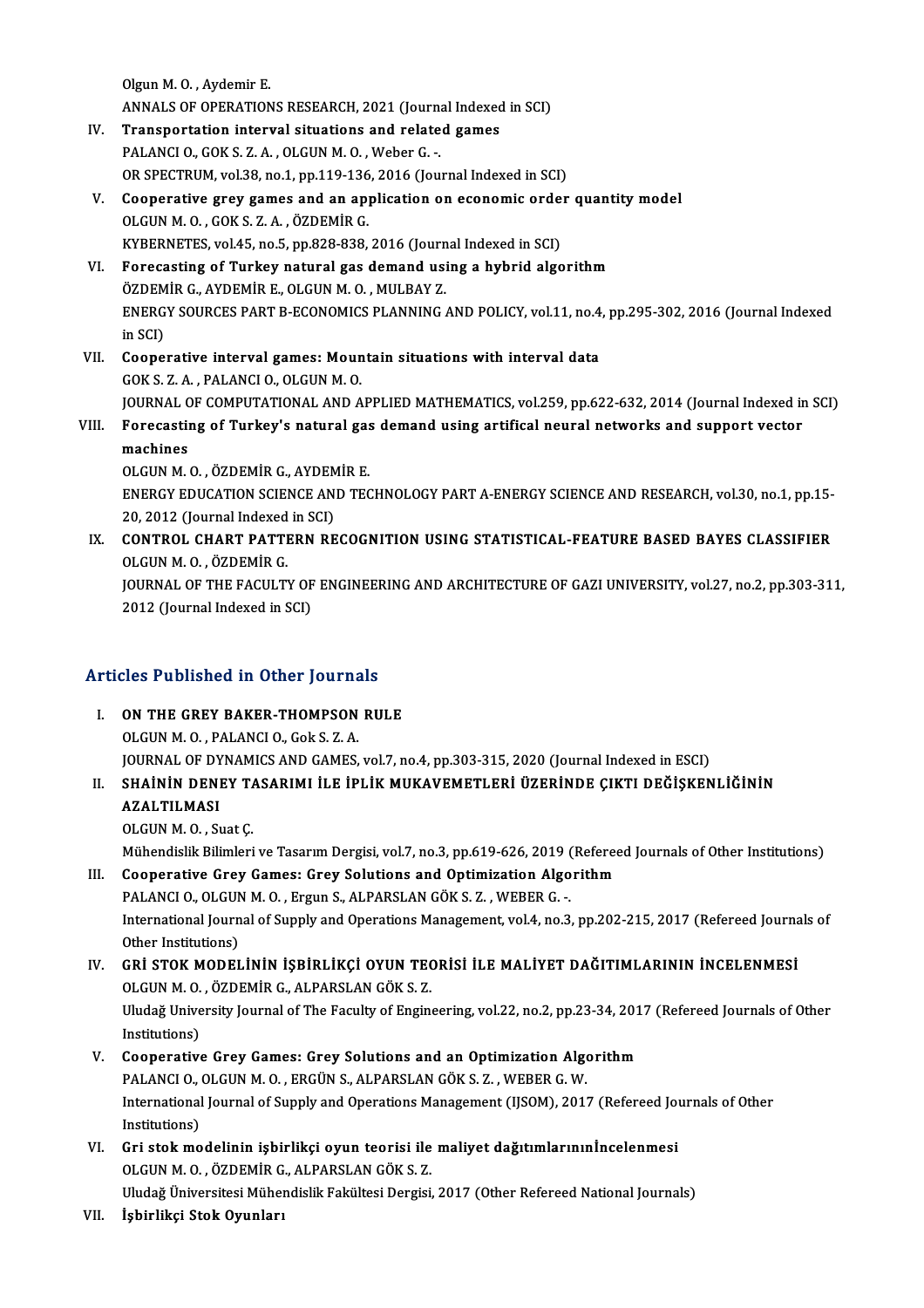OLGUNM.O. ,ÖZDEMİRG.

OLGUN M. O. , ÖZDEMİR G.<br>Journal of Engineering Science and Design, vol.3, no.1, pp.71-75, 2015 (Other Refereed National Journals)<br>Petermination Of Improvement Priesitics In Education With Importance Satisfaction Anglycia

- OLGUN M. O. , ÖZDEMİR G.<br>Journal of Engineering Science and Design, vol.3, no.1, pp.71-75, 2015 (Other Refereed National Journals)<br>VIII. Determination Of Improvement Priorities In Education With Importance Satisfaction Journal of Engineering Science and<br>Determination Of Improvemer<br>Taguchi Method A Case Study<br>OLGUN M.O. ÖZDEMIR G Determination Of Improvement Priorities In Education With Importance Satisfaction Analysis And<br>Taguchi Method A Case Study<br>OLGUN M. O. , ÖZDEMİR G. Taguchi Method A Case Study<br>OLGUN M. O. , ÖZDEMİR G.<br>PAMUKKALE UNIVERSITY JOURNAL OF ENGINEERING SCIENCES-PAMUKKALE UNIVERSITESI MUHENDISLIK<br>PILIMI ERLDERCISL VOL19, no.2, nn 81,87,2013 (Refereed Journals of Other Institut OLGUN M. O. , ÖZDEMİR G.<br>PAMUKKALE UNIVERSITY JOURNAL OF ENGINEERING SCIENCES-PAMUKKALE UNIVERSIT<br>BILIMLERI DERGISI, vol.19, no.2, pp.81-87, 2013 (Refereed Journals of Other Institutions)<br>Önem Mempunivet Analizi ve Tagushi BILIMLERI DERGISI, vol.19, no.2, pp.81-87, 2013 (Refereed Journals of Other Institutions)
- IX. Önem Memnuniyet Analizi ve Taguchi Metodu İle Eğitimde İyileştirme Önceliklerinin Belirlenmesi Bir<br>Uvgulama Örneği Önem Memnuniyet Anal<br>Uygulama Örneği<br>OLGUN M. O. , ÖZDEMİR G.<br>Pamukkala Üniversitesi Mü

Pamukkale Üniversitesi Mühendislik Bilimleri Dergisi, vol.19, no.2, pp.81-87, 2013 (Other Refereed National Iournals) OLGUN M.<br>Pamukkal<br>Journals)<br>An Annli Pamukkale Üniversitesi Mühendislik Bilimleri Dergisi, vol.19, no.2, pp.81-87, 2013 (Other Refereed Nation<br>Journals)<br>X. An Application of Single and Double Acceptance Sampling Plans for a Manufacturing System<br>AVDEMIR E. OLG

Journals)<br><mark>An Application of Singl</mark><br>AYDEMİR E., OLGUN M. O.<br>Journal of Engineering Sci AYDEMİR E., OLGUN M. O.<br>Journal of Engineering Science and Design, vol.1, no.2, pp.65-71, 2010 (Other Refereed National Journals)

# Books&Book Chapters

- ooks & Book Chapters<br>I. An optimization-based algoritihm Finding the Grey Core Element of Cooperative Grey Games<br>OLCUN M.O. ALBARSLAN.CÖKS 7 nd a book oneptors<br>An optimization-based algoritihi<br>OLGUN M. O. , ALPARSLAN GÖK S. Z.<br>in: Secietel Complexity, Data Mining An optimization-based algoritihm Finding the Grey Core Element of Cooperative Grey Games<br>OLGUN M. O. , ALPARSLAN GÖK S. Z.<br>in: Societal Complexity, Data Mining and Gaming State-of-the-Art 2017, Dorien DeTombe, Gerhard-Wilh OLGUN M. O. , ALPARSLAN GÖK S. Z.<br>in: Societal Complexity, Data Mining and Gaming State-of-the-Art 2017, Dorien DeTo<br>and Semih Kuter, Editor, Amsterdam Europe: Greenhill Waterfront, pp.69-73, 2017<br>An Ontimization based Alg
- in: Societal Complexity, Data Mining and Gaming State-of-the-Art 2017, Dorien DeTombe, Gerhard-Wilhel<br>and Semih Kuter, Editor, Amsterdam Europe: Greenhill Waterfront, pp.69-73, 2017<br>II. An Optimization-based Algorithm Find and Semih Kuter, Editor, Amsterdam<br>An Optimization-based Algorithr<br>OLGUN M. O. , ALPARSLAN GÖK S. Z.<br>in: Sesistel Cemplevity, Dete Mining An Optimization-based Algorithm Finding the Grey Core element ofCooperative Grey Games<br>OLGUN M. O. , ALPARSLAN GÖK S. Z.<br>in: Societal Complexity, Data Mining and Gaming State-of-the-Art, Dorien DeTombe, GerhardWilhelmWeber

OLGUN M. O. , ALPARSLAN GÖK S. Z.<br>in: Societal Complexity, Data Mining and Gaming State-of-the-Art, Dorien DeTombe, GerhardWilhelmWeber and<br>Semih Kuter (, Editor, Greenhill Waterfront, 2017

# Refereed Congress / Symposium Publications in Proceedings

efereed Congress / Symposium Publications in Proceedings<br>I. A new Cooperative Inventory Routing Game Model using DepotSharing Approach<br>OLGUN M.O. AYDEMIR E A new Cooperative Inve<br>OLGUN M.O., AYDEMİR E.<br>10th International Summer

A new Cooperative Inventory Routing Game Model using DepotSharing Approach<br>OLGUN M. O. , AYDEMİR E.<br>10th International Symposium onIntelligent Manufacturing and Service Systems, 9 - 11 September 2019, pp.1041-<br>1048 OLGU<br>10th I<br>1048 10th International Symposium onIntelligent Manufacturing and Service Systems, 9 - 11 September 2019, pp<br>1048<br>II. Cooperative game theory based network selection scheme for heterogeneous wireless access<br>network

1048<br>Cooperat<br>network<br><sup>Illvivo S</sup>. ( Cooperative game t<br>network<br>Ulviye S., OLGUN M. O.<br><sup>Oth International Sumi</sub></sup>

network<br>Ulviye S., OLGUN M. O.<br>Oth International Symposium on Intelligent Manufacturing and Service Systems, 9 - 11 September 2019

Ulviye S., OLGUN M. O.<br>Oth International Symposium on Intelligent Manufacturing and Service Systems, 9 - 11 September 2019<br>III. İşbirlikçi Oyun Teorisi ile Envanter Rotalama Problemleri İçin Bir Dağıtım Planı Oluşturma Yak Oth International Symposi<mark>i</mark><br>İşbirlikçi Oyun Teorisi i<br>OLGUN M. O. , AYDEMİR E.<br><sup>Vänovlom Arastuması ve E</sub></sup> İşbirlikçi Oyun Teorisi ile Envanter Rotalama Problemleri İçin Bir Dağıtım Planı Oluşturma Yaklaş<br>OLGUN M. O. , AYDEMİR E.<br>Yöneylem Araştırması ve Endüstri Mühendisliği 39. Ulusal Kongresi, Ankara, Turkey, 12 - 14 June 201

# OLGUN M. O. , AYDEMİR E.<br>Yöneylem Araştırması ve Endüstri Mühendisliği 39. Ulusal Kongresi, Ankara, Tu:<br>IV. Cooperative Inventory Routing Games: A Practical Solution Approach<br>OLGUN M. O. AYDEMİR E

Yöneylem Araştırması ve E<br>Cooperative Inventory<br>OLGUN M. O. , AYDEMİR E.<br>International Cenference e OLGUN M. O. , AYDEMİR E.<br>International Conference on Artificial Intelligence and Applied Mathematics in Engineering, Antalya, Turkey, 20 - 22 April 2019, pp.112

- V. Grey Transportation Games OLGUNM.O. ,PALANCIO.,QASIME.,WEBERG.W. ,ALPARSLANGÖKS.Z. ORM2018 IXMoscowInternationlaConferenceOnOperationsResearch,22 -27October 2018
- VI. Grey Baker Thompson Rule PALANCIO., OLGUNM.O., WEBERG.W., ALPARSLANGÖKS.Z.